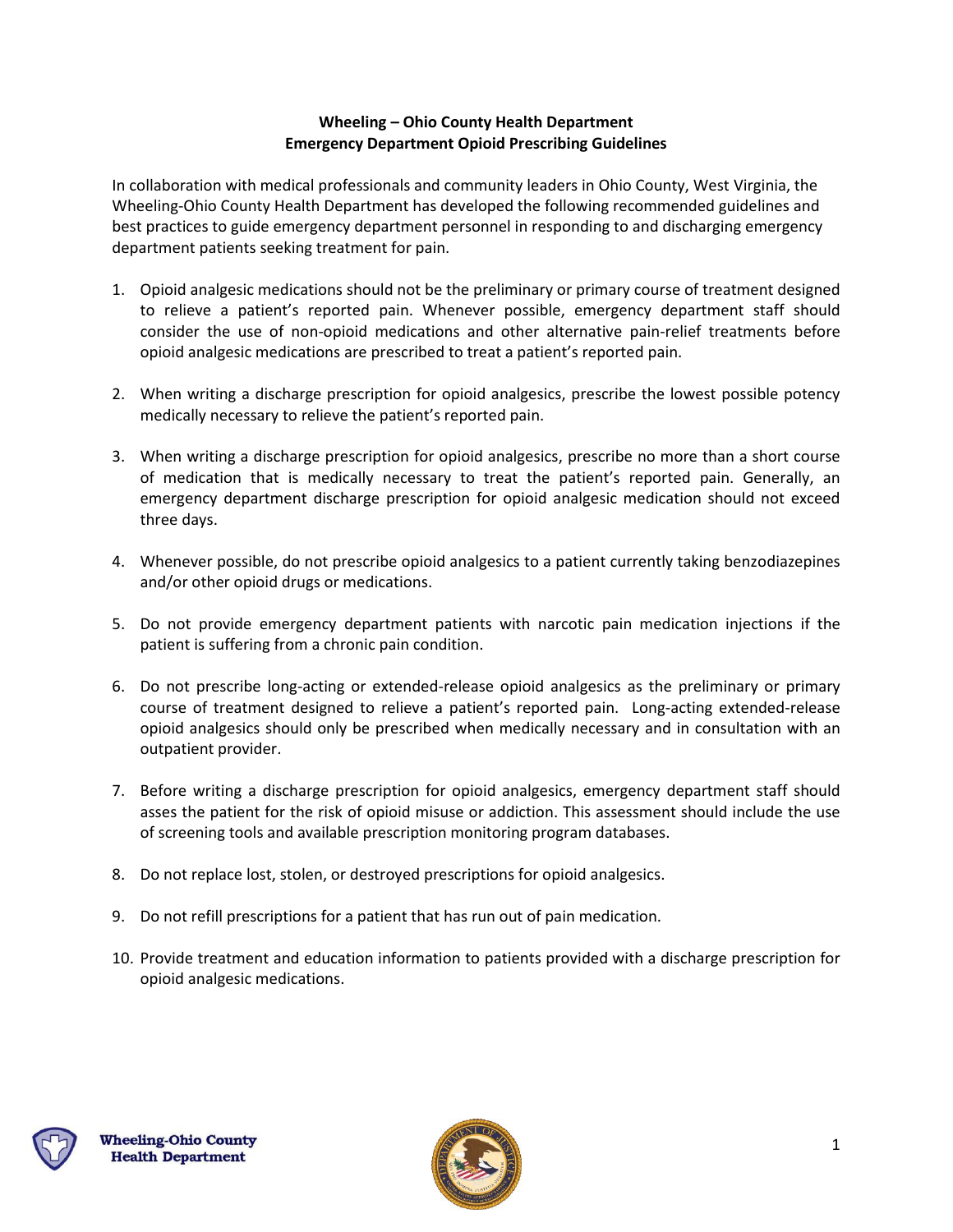#### **Wheeling – Ohio County Health Department Emergency Department Opioid Prescribing Guidelines**

In collaboration with medical professionals and community leaders in Ohio County, West Virginia, the Wheeling-Ohio County Health Department has developed the following recommended guidelines and best practices to guide emergency department personnel in responding to and discharging emergency department patients seeking treatment for pain.

**1. Opioid analgesic medications should not be the preliminary or primary course of treatment designed to relieve a patient's reported pain. Whenever possible, emergency department staff should consider the use of non-opioid medications and other alternative pain-relief treatments before opioid analgesic medications are prescribed to treat a patient's reported pain.**

Opioid analgesics should not be considered as the primary approach to pain management in discharge planning for patients. Whenever possible and appropriate, emergency department personnel should recommend non-opioid medication such as non-steroidal anti-inflammatory drugs (NSAIDs), acetaminophen, and nerve blocks to treat a patient's reported pain. Whenever possible and appropriate, emergency department personnel should also consider the use of other therapies and treatments that do not require medication to treat a patient's reported pain. Opioid analgesic medications should only be prescribed after these alternative treatment options have been thoroughly considered and when the emergency department personnel has determined that an opioid analgesic medication is medically necessary to treat a patient's reported pain.

The federal Emergency Medical Treatment and Active Labor Act (EMTALA) requires hospitals to provide a medical screening examination to determine whether an individual presenting at an emergency department has an emergency medical condition. If the hospital determines that a patient has an emergency medical condition, the hospital must provide treatment as may be required to stabilize the patient's medical condition. EMTALA, however, **does not** require the use of opioid analgesics to treat pain. ED prescribers may apply their professional judgment to determine whether prescribing opioid analgesics for pain is the appropriate course of treatment.

#### **2. When writing a discharge prescription for opioid analgesics, prescribe the lowest possible effective dose medically necessary to relieve the patient's reported pain.**

When emergency department personnel determine that an opioid analgesic medication is medically necessary to treat a patient's reported pain, the patient should receive the lowest possible effective dose necessary to treat the patient's reported pain. A higher dose increases the risk for dependency and overdose.

# **3. When writing a discharge prescription for opioid analgesics, prescribe no more than a short course of medication that is medically necessary to treat the patient's reported pain. Generally, an emergency department discharge prescription for opioid analgesic medication should not exceed three days.**

Excessive quantities of opioid analgesics increase the risk of misuse, dependency, or diversion. For most patients with acute pain, a three-day supply is generally sufficient. In no event should emergency department personnel prescribe more than a seven day supply of opioid analgesic



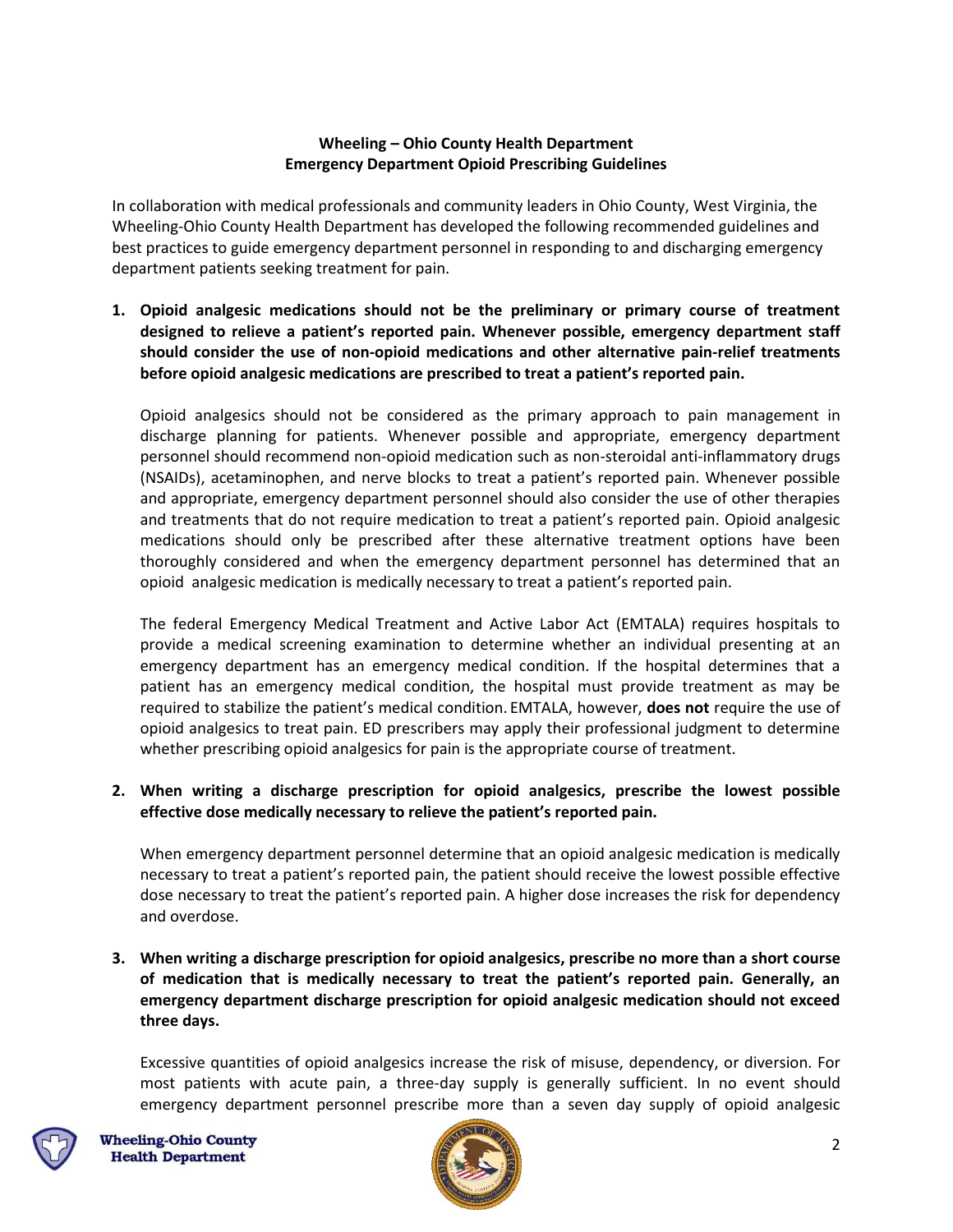medications. If the patient's reported pain outlasts the initial supply prescribed in the emergency department, emergency department personnel should advise the patient to consult with their primary care physician and/or a pain management specialist.

# **4. Whenever possible, do not prescribe opioid analgesics to a patient currently taking benzodiazepines and/or other opioid drugs or medications.**

Opioid analgesics, when combined with other central nervous system depressants or given to patients with certain underlying medical conditions, can increase the risk for overdose. Emergency department personnel should not prescribe opioid analgesics to a patient currently taking benzodiazepines and/or other opioid drugs or medications unless the opioid analgesic prescription is medically necessary to treat the patient's reported pain. If an opioid analgesic is prescribed in combination with benzodiazepines and/or other opioid drugs, the patient should be advised to consult closely with their primary care physician or a pain management specialist.

#### **5. Do not provide emergency department patients with narcotic pain medication injections if the patient is suffering from a chronic pain condition.**

Opioid injections are not intended to manage chronic pain. Emergency department personnel should not provide patients with these injections if a patient is suffering from a chronic pain condition.

# **6. Do not prescribe long-acting or extended-release opioid analgesics as the preliminary or primary course of treatment designed to relieve a patient's reported pain. Long-acting extended-release opioid analgesics should only be prescribed when medically necessary and in consultation with an outpatient provider.**

Long-acting and extended-release opioid analgesics are not intended to manage acute or intermittent pain. This class of opioid analgesics may cause fatal respiratory depression when administered to patients not previously exposed to opioids, even when used as directed. Patients being treated with long-acting and sustained or extended-release opioid analgesics for the treatment of pain require close follow-up that cannot reasonably be provided by emergency department personnel.

**7. Before writing a discharge prescription for opioid analgesics, emergency department staff should asses the patient for the risk of opioid misuse or addiction. This assessment should include the use of screening tools and available prescription monitoring program databases.** 

At a minimum, emergency department personnel should conduct a brief screening session with any patient requesting opioid analgesic medication to treat pain. This screening session can provide critical information in the effort to assess the risk that the patient will misuse, divert, or become dependent on the opioid medication. Emergency department personnel can utilize the substance abuse screening test available at www.drugfreeov.com.

Prescription monitoring program databases contain important information on the patient's controlled substance prescription history. This information should be accessed, whenever possible, when emergency department personnel are deciding whether to prescribe opioid analgesic medications in the emergency department to treat the patient's reported pain. The West Virginia



**Wheeling-Ohio County Health Department** 

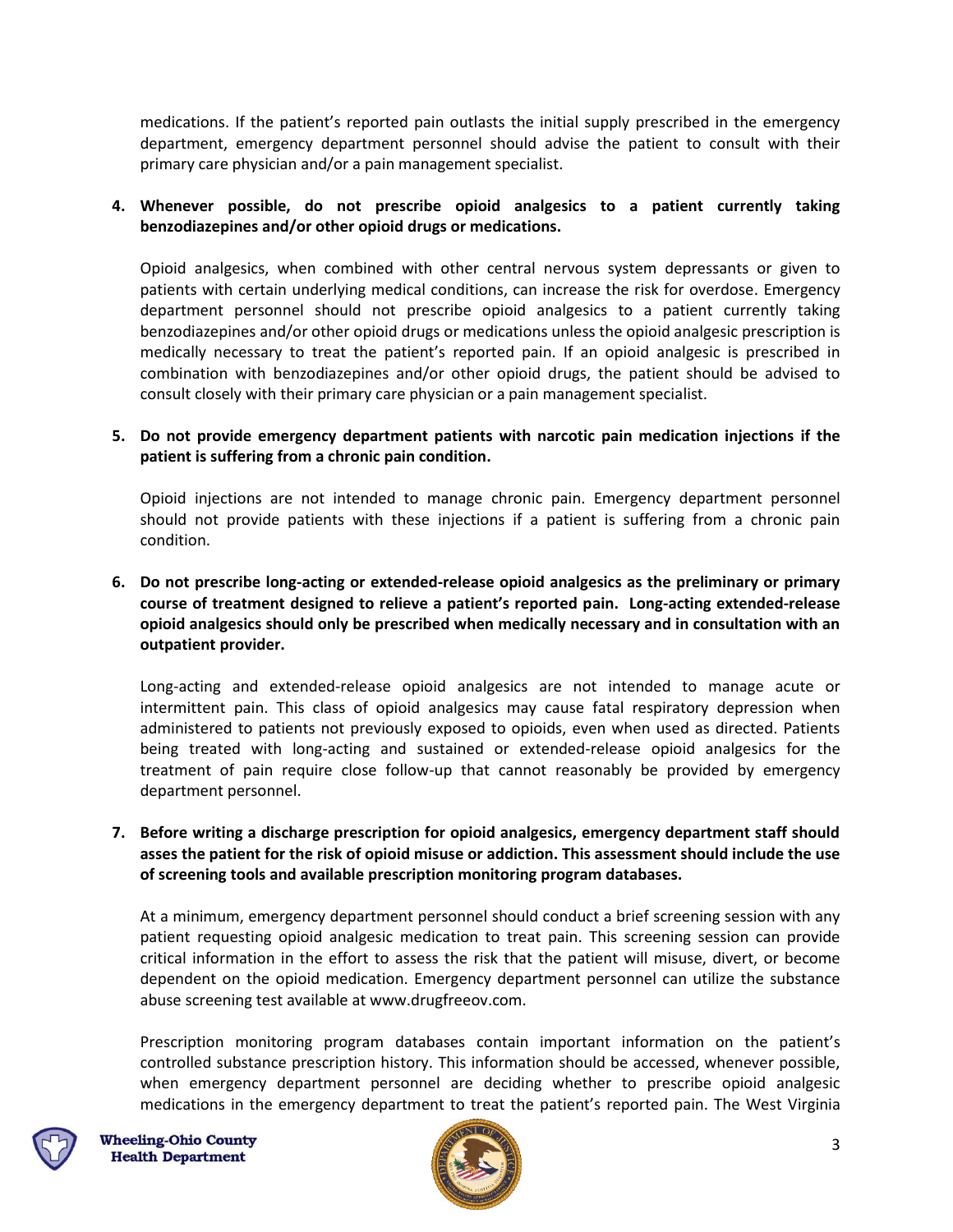Controlled Substance Monitoring Program is an online database accessible through the internet. Emergency department personnel should register for access to the database online before they prescribe opioid medications. The online registration is available at [https://www.csapp.wv.gov.](https://www.csapp.wv.gov/)

# **8. Do not replace lost, stolen, or destroyed prescriptions for opioid analgesics.**

Patients misusing controlled substances may report their prescriptions as having been lost or stolen in an attempt to obtain more pills. Emergency department personnel should not replace these prescriptions unless they are able to obtain verifiable confirmation from the patient's primary care physician or a pain management specialist that the prescription is necessary.

#### **9. Do not refill prescriptions for a patient that has run out of pain medication.**

Emergency department personnel should not refill a prescription for opioid pain medication unless they are able to obtain verifiable confirmation from the patient's primary care physician or a pain management specialist that the prescription is necessary.

#### **10. Provide treatment and education information to patients provided with a discharge prescription for opioid analgesic medications.**

Patients should be informed of the risks of taking opioid analgesics and be reminded to take them as prescribed, not more frequently or in greater quantities. Risks of opioid analgesics include, but are not limited to: overdose that can slow or stop their breathing and even lead to death; fractures from falls in patients aged 60 years and older; drowsiness leading to injury; tolerance; and dependence. Respiratory depression is more common with use of alcohol, benzodiazepines, antihistamines, and barbiturates. Patients should be reminded to avoid medications that are not part of their treatment plan because they may worsen side effects and increase the risk of overdose.

A consolidated directory of substance abuse treatment resources available in the Northern Panhandle of West Virginia are available at www.drugfreeov.com. Additionally, the state of West Virginia has developed a hotline to direct patients to substance abuse treatment resources throughout the state by calling 1-844-HELP-4-WV. Emergency department personnel should provide this information to any patient who is taking opioid medications or drugs.